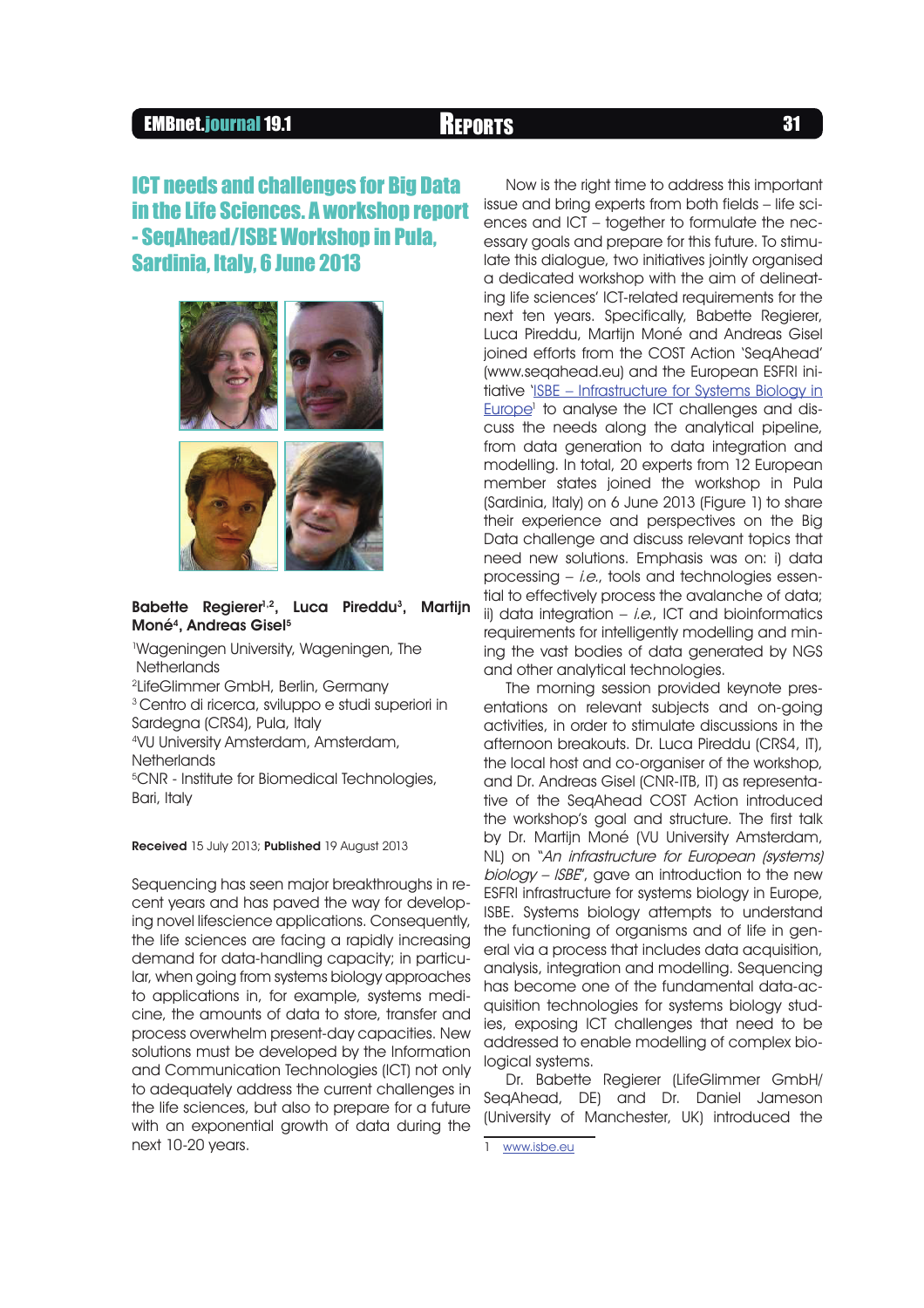

Figure 1. The SeqAhead/ISBE workshop participants at CRS4 in Pula (Sardinia) on 6 June 2013. (Source: Valentine Svensson, SciLifeLab)

European initiative on 'IT Future of Medicine (ITFoM) – ICT challenges for a virtual patient<sup>'</sup>. This information about current practices and exinitiative aims to create a virtual patient to help health-care professionals better define personalised therapy and prevention strategies. An important goal is to identify major ICT challenges faced by the project, and to develop a roadmap for their resolution. The ITFoM consortium<sup>2</sup> thus developed a concept and roadmap for ICT challenges for the generation and implementation of a virtual patient. Major issues are expected in the optimisation of hardware and software, and in the efficiency of machine-learning and statistical methods; these are not just important for the virtual patient, but are generally applicable across all of the life sciences.

Dr. Simon Heath (Centre Nacional d'Anàlisi Genòmica (CNAG), ES) presented the operations at CNAG 'Dealing with NGS data - the CNAG experience', which are an excellent example of efficient NGS data processing. The close cooperation with a computer centre shows the advantages of coupling data-generation and

computing facilities. The presentation included pected challenges in scaling up the processes. Dr. Luca Pireddu (CRS4, IT) suggested in his presentation on 'Data-intensive computing in NGS' adoption of technologies developed in datadriven computing activities (Big Data) to help address the ICT challenges faced by modern bioinformatics. Distributed computing frameworks like <u>Hadoop</u>3 could be a suitable solution to scale processing pipelines for sequencing data. Another principle expected to speed up the processing of high-volume data is the use of distributed, column-oriented databases; adopting these technologies, however, requires the creation of new software tools.

As the last speaker of the morning Dr. Heimo Müller (Medical University Graz, AT) presented the '<u>BiBBox – Biobanking in a box</u>4, a system that can store and grant access to patient data. The number of samples (i.e., patients) involved in sequencing studies grows steadily; thus, it is im-

2 http://www.itform.eu

<sup>3</sup> http://hadoop.apache.org

<sup>4</sup> http://bibbox.org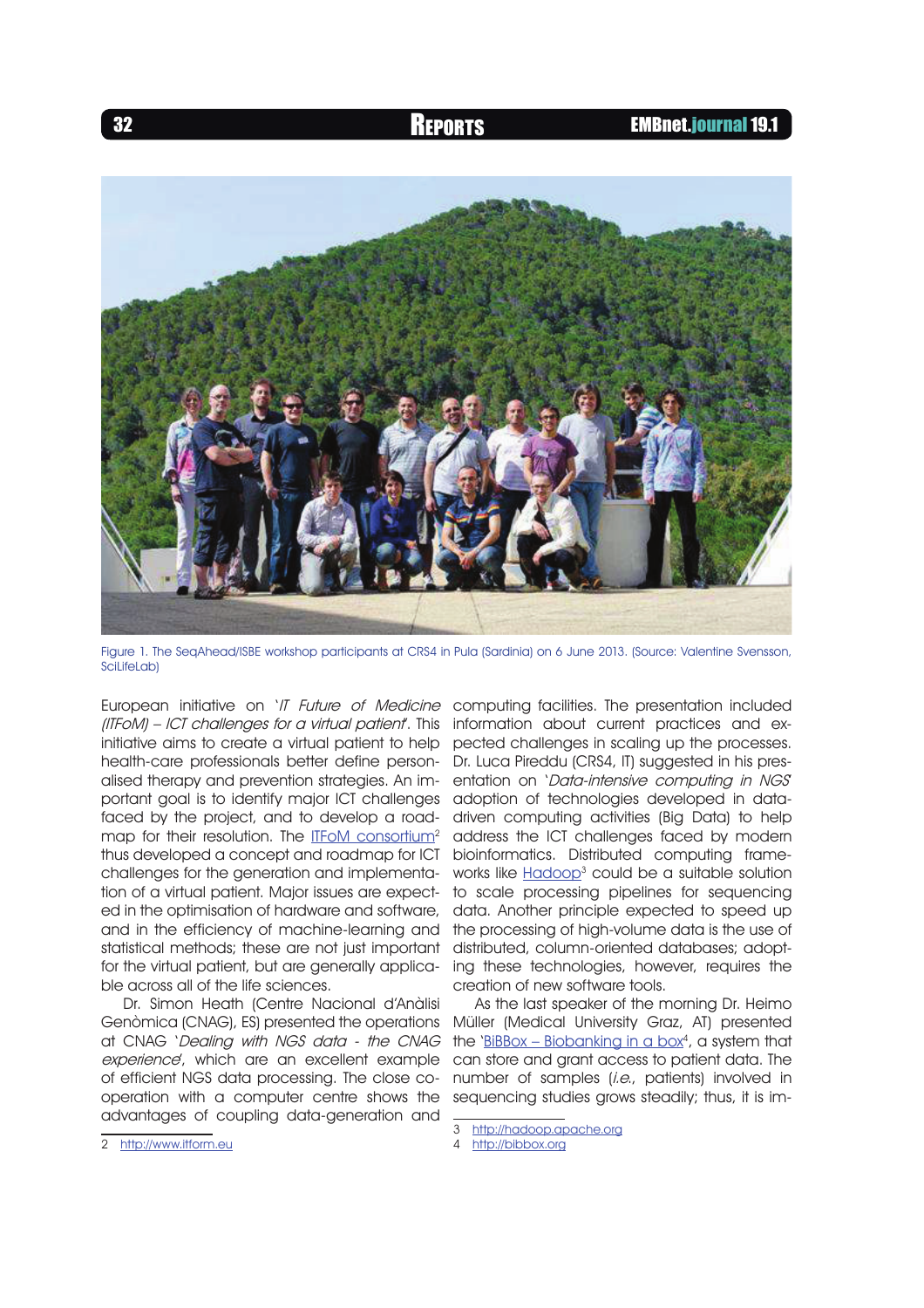### EMBnet.journal 19.1 **REPORTS** 33



Figure 2. Major steps in the analysis of BIG DATA in the life sciences, including cross-cutting topics, such as scalability, automation and security (Source: D. Jameson).

portant to plan for scalable methods for tracking these samples. BiBBox looks to solve this problem for what could nowadays be considered large studies. On the other hand, the BBMRI initiative<sup>5</sup> looks further into the future, planning for biobanks at the national and European scale. The afternoon session included breakout groups to discuss and catalogue ICT needs and challenges from a range of different expert perspectives, encompassing sequencing technology, (bio) informatics, computer science, systems biology and user communities.

The presentations showed that the topic of the workshop spans a large spectrum of aspects that play key roles in the analysis, handling and

management of lifescience data – these include not just steps along the analytical pipeline, like data integration, but also cross-cutting topics such as security (Figure 2).

### Summary of the results

The overall process is structured in several different layers: i) the pillars of the principal pipeline, from data generation to modelling, comprise all aspects, from machine to model – and back to the application (e.g., patient); all these areas have certain needs and challenges; ii) cross-cutting issues, like scalability, automation, timeliness, storage, privacy and security, are relevant for all areas; also, organisational aspects, communication, standardisation and metadata are of high relevance, and require development of strategies and agreements on a more general level; iii) time  $-$  *i.e.*, while we have to define needs and challenges for the next five years, we also need to prepare now for the next 10-20 years.

In both breakout sessions, the participants identified common themes, including the following:

- data accessibility must be easier and more efficient;
- as many processes as possible must be automated;
- standardisation is a prerequisite to generate automated processes;
- scaling up of data processing and storage needs new approaches (e.g., Hadoop);



CRS4, located in Pula close to Cagliari, was the host institution of the workshop. (Source: CRS4)

5 http://www.bbmri.eu